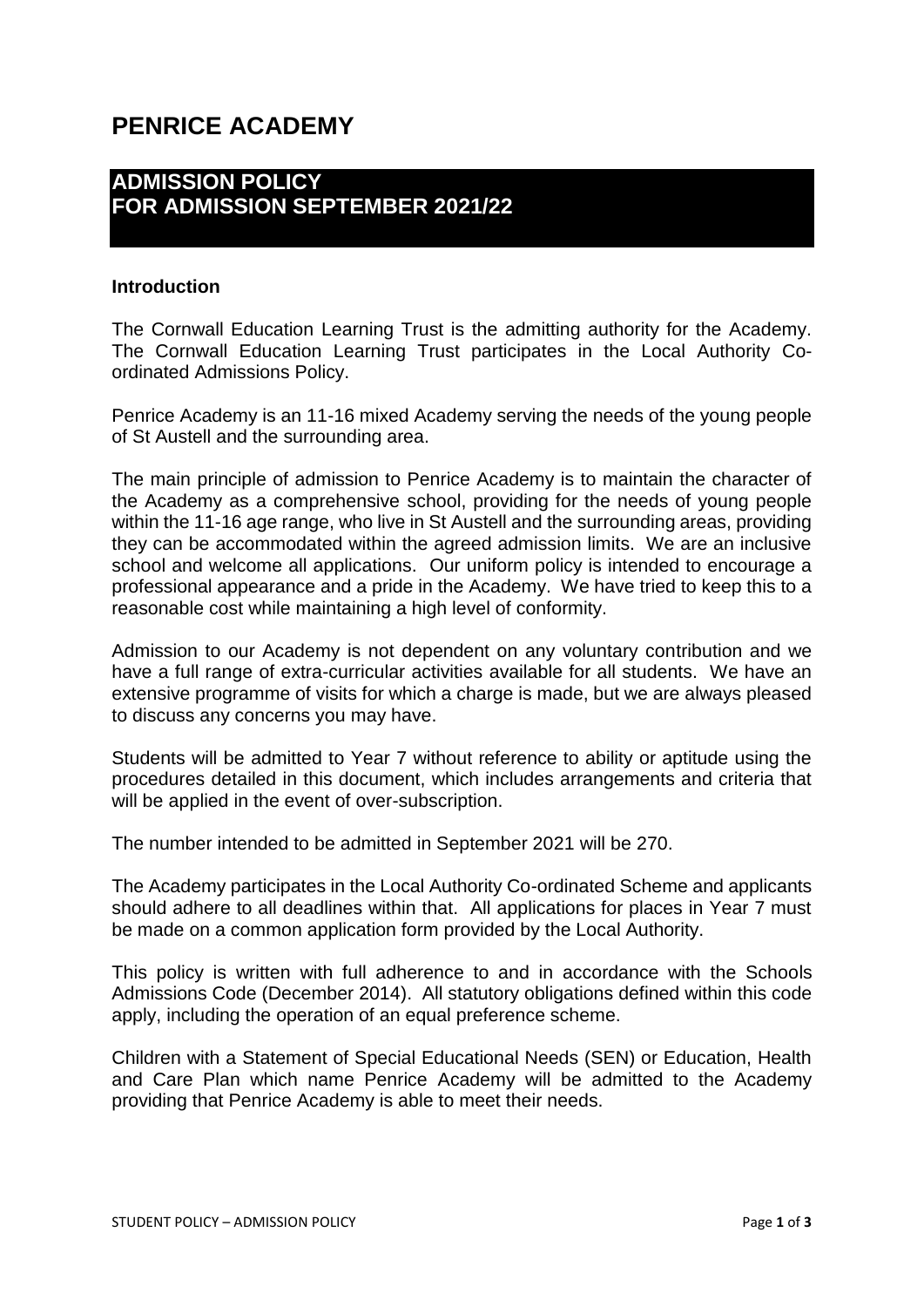### **Over-subscription**

In the event of there being more than 270 applications for places, after the admission of students with an Education, Health and Care Plan naming Penrice Academy, the following admission criteria will be used to allocate places: -

- 1 Children in Care are also referred to as 'looked after children' or a child who was previously looked after but immediately after being looked after become subject to an adoption, residence or special guardianship order. A looked after child is a child who is (a) in the care of a local authority, or (b) being provided with accommodation by a Local Authority in the exercise of their social services functions.
- 2 Children with siblings who will still be attending Penrice Academy at the time of their admission. Siblings (brothers or sisters) are considered to be those children who live at the same address and either: -
	- have one or both natural parents in common
	- are related by a parent's marriage
	- are adopted or are fostered
- 3 Children of staff at the school
	- where the member of staff has been employed at the Academy for two or more years at the time at which the application to the Academy is made; and/or
	- the member of staff is recruited to fill a vacant post for which there is a demonstrable skill shortage.
- 4 Children on roll at a designated Primary School.

The designated Primary Schools are: -

- Mount Charles Sandy Hill St Mewan Pondhu **Charlestown Mevagissey Carclaze** Bishop Bronescombe Luxulyan
- 5 Distance from school with those living closer having greater priority.

#### **Tie-breaker**